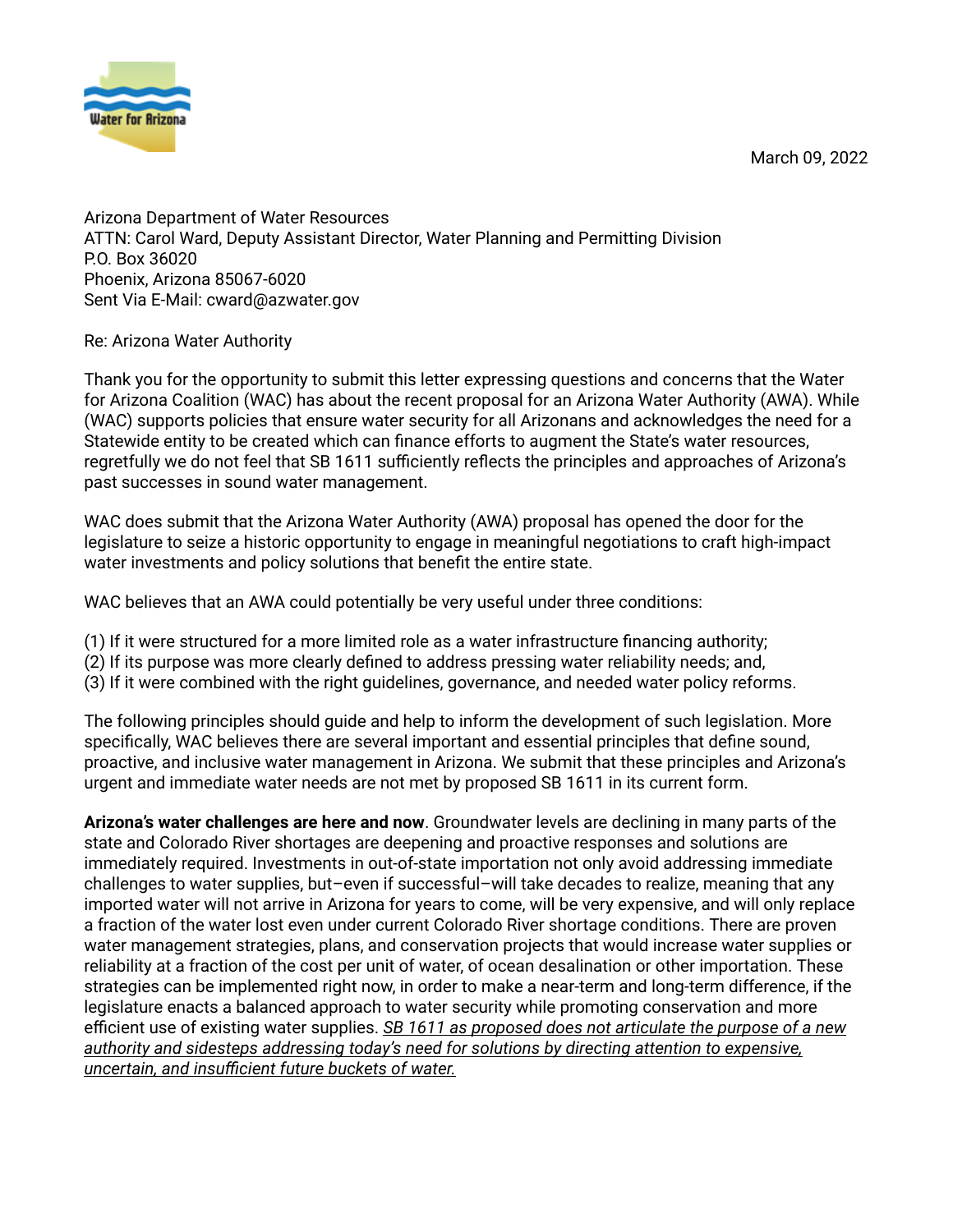**Local communities must be empowered.** The Arizona Water Authority proposal in itself will not address the serious water challenges faced by rural Arizona communities that depend solely on groundwater, and it will not protect farmers, ranchers, property owners, or rivers. Holes in the "Arizona water management bucket" must be plugged. Communities need the state to provide significant resources and empower them to plan for their water future at the groundwater basin level. While SB 1611 *A L anderscores the need for decision-makers to invest in Arizona's water, it does not provide a strategic and broadly informed vision to fix the policy gaps that exist today in ways that will ensure present and future Water security for all Arizonans.* 

**Public investments in water should benefit all Arizonans. The purpose of water supply and** management investments should be to enhance the security and reliability of the water supplies for all of Arizona. This must be the cornerstone of any new investment authority, and its governance, planning requirements, authorities, and operations should be structured accordingly. WAC believes that the AWA could be structured to serve a more narrowly defined role as a water infrastructure financing authority if the purpose of the authority were more clearly focused on improving water supply reliability, and if appropriate structures and governance mechanisms were incorporated. The authority's investments should be made based on well-defined criteria and mechanisms to ensure consideration and funding for a wide range and distribution of water projects, and that favor projects to increase water supply reliability for current uses over expanding water demands. Project evaluation and selection should strike a balance between statewide priorities and meeting local needs and goals of communities across Arizona, including decreasing groundwater demand, enhancing water supply reliability, and  $S$  *As proposed, SB 1611 does not provide a clear vision for the need, governance KITICTUP, project evaluation criteria, authorities, and operations of a new water authority.* 

**Public investments must support the sustainability and reliability of Arizona water supplies. We are in** a moment of tremendous public interest and investment in water projects and water policy. To adapt to climate change and capitalize on public investment opportunities, we must develop an ƈall-of-the-aboveƉ statewide supply and demand strategy that includes aggressive conservation, recycling and reuse, multi-benefit stormwater and groundwater recharge, and watershed restoration. *By focusing primarily on expensive and distant water augmentation projects, SB 1611 does not propose a Multi-faceted solution set that starts today in establishing a strong foundation for Arizona's water future.* 

**An open, transparent stakeholder dialogue is needed** to determine the most effective, inclusive, and immediate pathways to respond to this moment of critical water needs for all Arizona communities. Planning for Arizonaƅs water future should begin through a dynamic and inclusive process aimed at evaluating Arizona's needs and developing structures and investments to match, not developing structures first before evaluating needs. *SB* 1611 did not emerge from a participatory public process or *Katewide planning effort and therefore does not reflect input on current water needs across rural and A a COMMunities. Furthermore, the proposed new water authority does not include even representation from across Arizona stakeholders and interest groups.* 

In summary, Arizona's water needs cannot wait. The State needs to prioritize investments and actions that tangbily increase the reliability and resilience of our current groundwater and surface water supplies, not expand existing demands nor seek solutions primarily outside the state that rely on uncertain and distant supplies.

In an era of increasing shortages on the Colorado River and on-going historic drought conditions, todayƅs water management leaders and state decision-makers must respond to the ongoing historic drought and impending shortages on the Colorado River by increasing water security for all communities across all of Arizona. Thank you for the opportunity to express our concerns in this letter.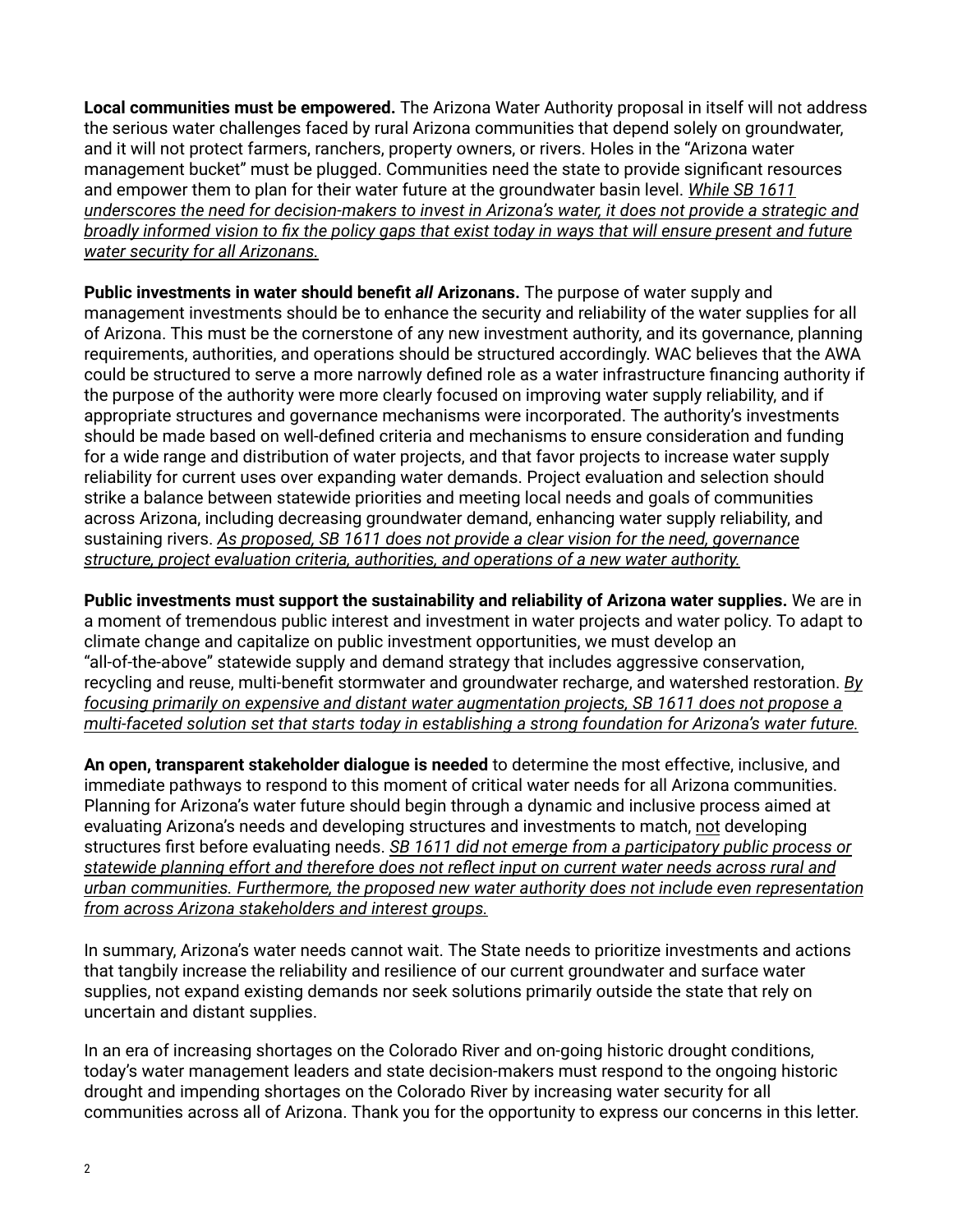Please also see our attached notes with additional questions and comments on some specific aspects of the current proposal.

Sincerely,

Chris Kuzdas, Arizona Program Manager Environmental Defense Fund & Co-Chair, Water for Arizona Coalition

Kim Mitchell

Kim Mitchell, Senior Water Policy Advisor Healthy Rivers Program Western Resource Advocates

Todd Reeve, Director Business for Water Stewardship

Haley Park

Haley Paul, Policy Director National Audubon Society & Co-Chair, Water for Arizona Coalition

Tonen

Kevin Moran, Senior Director, Water Program Environmental Defense Fund

Juyu Ebele

Sinjin Eberle, Communications Director, Intermountain West American Rivers

*The Water for Arizona Coalition is a group of five conservation organizations – American Rivers, National Audubon Society,* Business for Water Stewardship, Environmental Defense Fund, and Western Resource Advocates - that supports policies and innovative practices to ensure a reliable water supply to meet the state's needs. Collectively, we have over 60,000 Arizona members, as well as hundreds of hunter, angler, business, and outdoor recreation partners around the state. The coalition was recognized as an Arizona Capitol Times "2020 Leader of the Year" for our efforts to protect Arizona's most valuable resource.

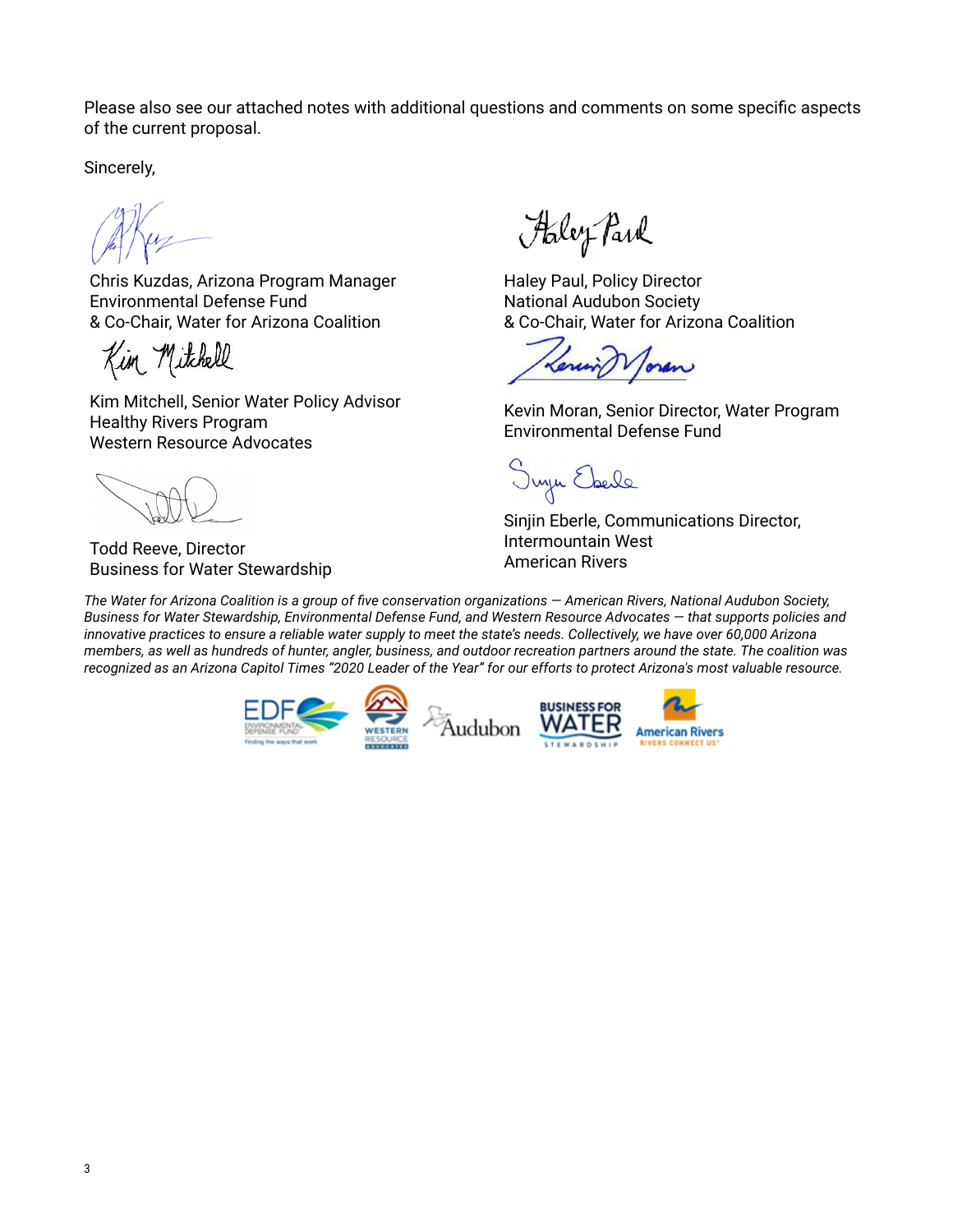# **ATTACHMENT**

## **WAC Comments on Arizona Water Authority Proposal**

#### *Comments and Questions about Specific Aspects of Proposed Language*

#### Purpose of Authority

- How will it be ensured that the Authority's actions are undertaken strategically in response to statewide planning or an evaluation of needs?
- There does not appear to be a specific defined purpose for the Authority, or for augmentation or conservation projects that it undertakes.
	- $\circ$  Should the purpose be connected to enhancing water security and reliability across the state?
	- Can the purpose clarify that the first priority should be to shore up the reliability of supplies for existing uses, rather than expanding demands in a way that could actually worsen water supply reliability challenges in the future?
	- $\circ$  Defining a specific purpose for the Authority could help clarify the public benefit, and could be accompanied with other guardrails and project prioritization guidelines to help actions and projects match the state's most pressing needs.
- Should there, additionally, be a statement of legislative purpose and intent?
- Should there also be a defined purpose for the long-term water augmentation fund?
	- $\circ$  Money in the fund may be used for "funding water augmentation and conservation projects that originate outside or inside this state, including purchasing water or rights to water and acquiring or constructing water-related facilities or infrastructure in this state, for the benefit of this state."
	- Water augmentation and conservation projects to what end? For whose benefit? Appears to be up to the Board (whose rules and procedures aren't subject to the Administrative Procedure Act) to decide what is "for the benefit of this state."
	- Water augmentation and conservation are not defined.

#### Governance of Authority

- Make-up of recommendations committee leans heavily toward economic development and traditional (not 21st-century) industry.
	- Could there be additional municipal/local government/water provider representation?
	- There should be representation for conservation organizations.
	- *One* of nine committee members is required to have "significant knowledge and experience with water management in this state." Shouldn't all of the committee members have such knowledge and experience?
- Exemption from Administrative Procedures Act requirements removes important safeguards to ensure appropriate oversight and transparency of new state agency.
- Exemption from the Procurement Code also removes important safeguards.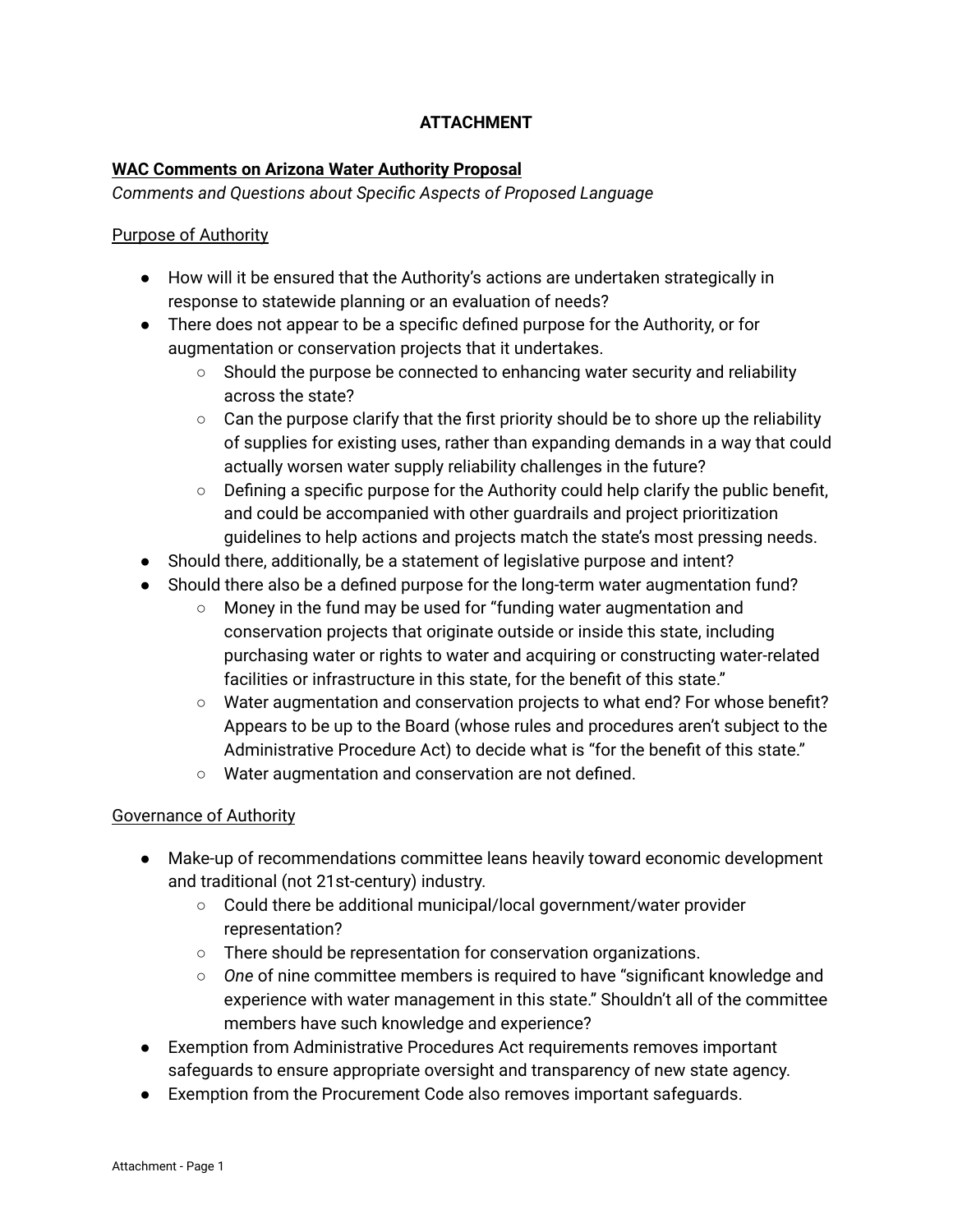- Conflicts of interest provision:
	- $\circ$  Under 45-2805(B)(1)(a) a person is not eligible for appointment to the Authority's governing board if they are "employed by or participates in the management of a business entity or other organization that receives monies from the authority." Shouldn't this also apply to organizations that are beneficiaries of Authority funding/projects even if they don't directly receive money from the Authority? And shouldn't it apply to those who are seeking money or benefits from the Authority not just those who are already receiving money?
- Attorney general public-private partnership agreement certification
	- $\circ$  Under 45-2838, if a public-private partnership agreement "complies with this chapter and the attorney general determines that the agreement will constitute a binding and legal obligation of the authority that is enforceable according to the terms of the agreement, the attorney general shall certify in substance that the agreement has been entered into in accordance with the constitution and laws of this state." Does this provision limit the ability to challenge public-private partnership agreements on constitutional grounds?

# **Transparency**

- Public meeting requirements
	- Under 48-2806, the authority's board and subcommittees are subject to open meetings requirements, except that they may meet in executive session to discuss: "water supply or conservation project opportunities, strategies, technologies, applications and potential applications that, if made public, could potentially harm the applicant's, the potential applicant's or this state's competitive position." This exception could be very broadly construed by the board, keeping discussion of the Authority's actions out of public view?
- Confidentiality and public disclosures
	- Under 45-2834, when the Authority is reviewing an application for funding from a private entity, "no part of an application other than the executive summary is subject to release or disclosure by the authority until after an award of the contract, funding or financial assistance, and until after the conclusion of any protest or other challenge to the award..."
	- $\circ$  This executive summary is developed by the applicant, and is to cover "the major elements of its application that do not address the price, financing plan or other confidential or proprietary information or trade secrets that the entity intends to be exempt from disclosure."
	- $\circ$  How will there be sufficient transparency when applications for public funding and benefits can be reviewed in private, without disclosure of price or other details of the project?
	- Would the location, water source, etc. of the project have to be disclosed in the executive summary? If not, how can there be appropriate oversight?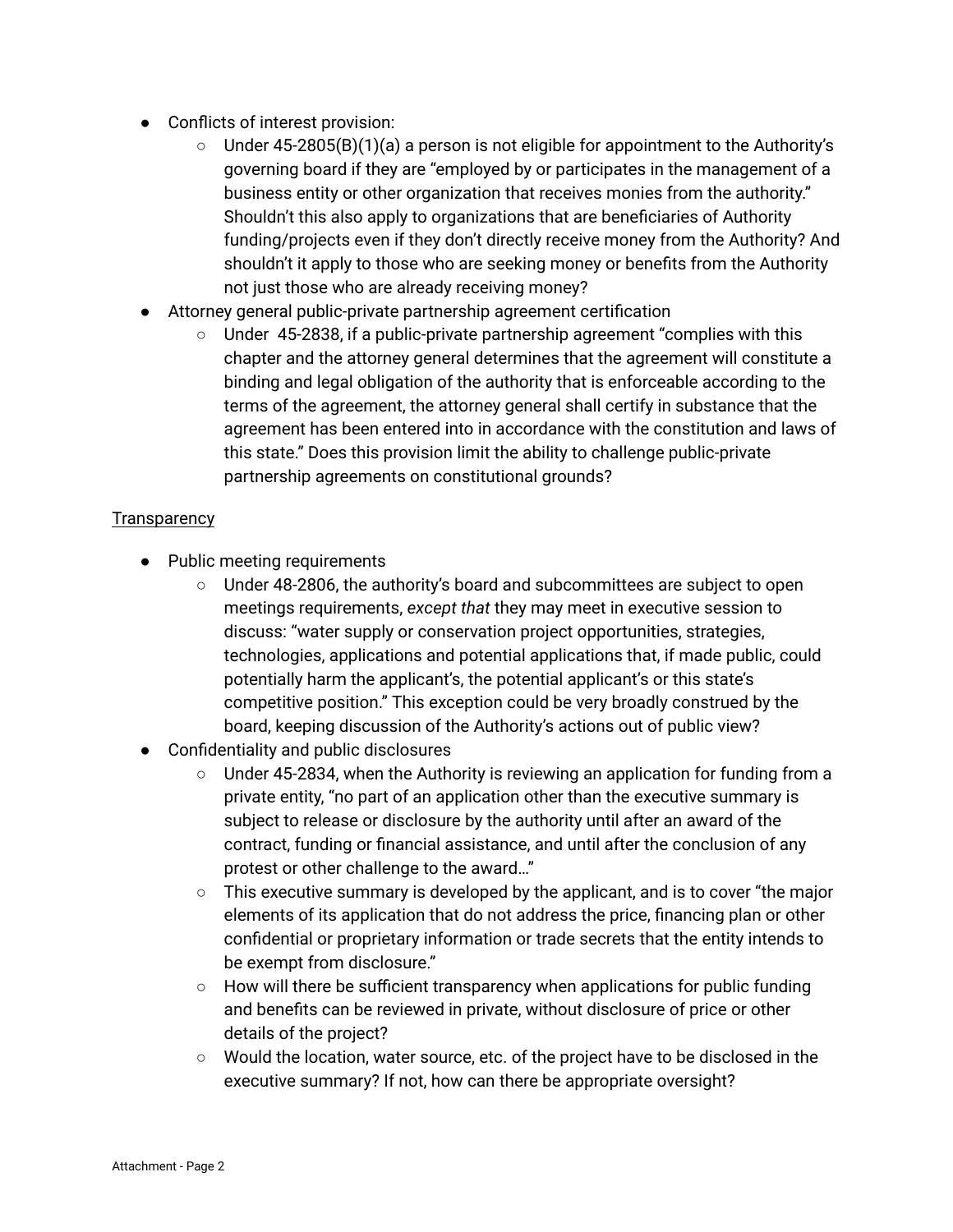## Eminent Domain

• Under 45-2808(D), the Authority may exercise eminent domain to "acquire property, rights-of-way or other rights in property for projects that are necessary to develop, operate or hold water-related facilities or infrastructure under this chapter, regardless of whether the property will be owned in fee simple by this state or whether the property will be leased or otherwise made available to a private partner to use lease or operate for its business purposes in connection with a public-private partnership project." Isn't this a broad grant of eminent domain power for projects that may have more private than public benefits?

#### Powers to acquire, sell, deliver water and water rights

- Under 45-2831, among the Authority's other powers, it may, "as reasonable or necessary to administer or carry out the purposes of the [two funds]"
	- Plan, construct, acquire and decommission water-related facilities or infrastructure
	- Acquire, sell, lease, exchange, hold, sever or transfer water and rights to water, including acquiring water and water rights in its own name
	- Enter into and carry out subcontracts with water users for the delivery of water acquired by the authority
	- Assess fees in connection with the conveyance or delivery of water; negotiate and enter into agreements to use existing facilities or infrastructure to divert, withdraw, deliver, treat and store water and to transport water in and to this state
	- Elsewhere itƅs stated that the Authority may not operate or maintain facilities or infrastructure by may enter into agreements with others to operate or maintain facilities those owned or constructed by the authority. ARS 45-2832(c).
- It appears that there is little constraint or guidance about the purpose for which water can be acquired and for whose benefit-just must be in keeping with the purpose of the funds, which as noted above is not specifically defined beyond "augmentation and conservation."
- How will the Authority address competition for water supplies among potential beneficiaries or for different purposes within Arizona? It appears that the Authority can buy and sell water rights essentially at its own discretion in terms of purpose and recipients and price, so long as it can be characterized as "augmentation" or ƈconservation.Ɖ
- Should water and water rights owned by the Authority in its name be held in trust?

# Evaluation criteria for projects, funding and financial assistance

● Under 45-2835, before entering into a public-private partnership or other agreement for facilities or infrastructure, or providing funding or financial assistance from one of the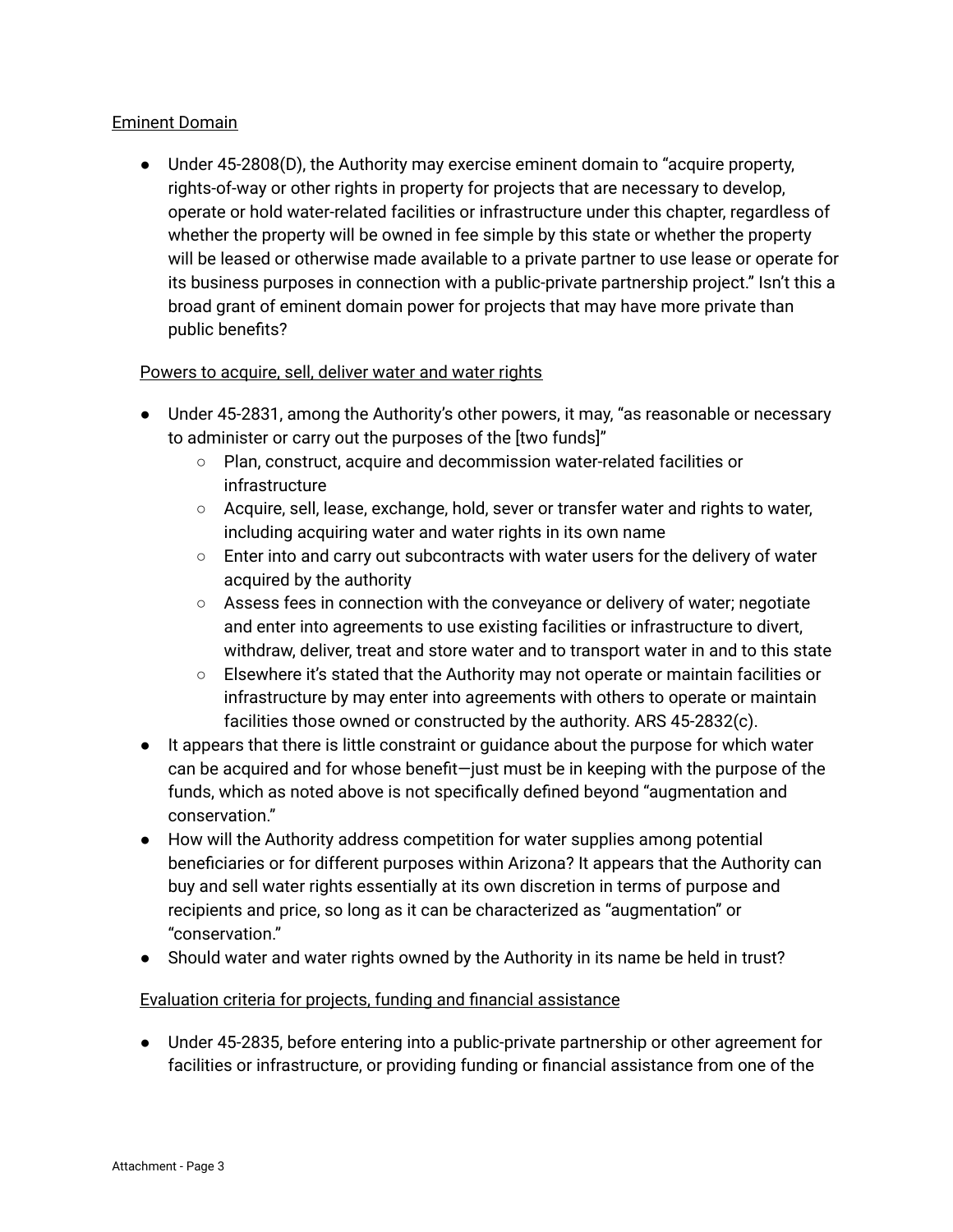two funds, the Authority "shall determine the order and priority of the projects under consideration" based on a listed set of factors.

- Do these evaluation criteria also apply to the Authority's acquisitions of water or water rights in its own name? Should the language make clear that the evaluation should also happen before the Authority itself spends money?
- The first factor is listed as "The benefits of the project to the public, including the ability of the project to augment or improve the delivery of water supplies within this state and promote economic growth."
	- $\circ$  This appears to be a narrow interpretation of the benefits of the project to the public and does not mention water supply reliability
		- Should, at the least, read "...augment or improve the delivery *or reliability* of water supplies within this state and promote economic growth and *water supply reliability."*
	- $\circ$  List of factors does not include potential environmental impacts and benefits
- Factor #11 is "Existing and planned conservation, best management practices and water management programs of the applicant or potential applicant." Should this say "applicant or beneficiaries of the project, or potential applicant or beneficiaries"?
- Overall the list of factors is just a list of things that should be considered and does not provide further direction to the Board about how to prioritize projects and funding.
	- $\circ$  There does not appear to be a mechanism to connect this prioritization to any state strategy for improving water security and water supply reliability.
	- $\circ$  Would any type of project be "off-limits" under this structure based on running counter to the state's water security/reliability needs (e.g., expanding growth on mined groundwater)?
	- $\circ$  There appears to be no preference given to projects based on their contribution to water security in the state.
- Potential ways to improve this aspect of a proposal could include a range of possibilities, for example:
	- $\circ$  Further define the purpose of the Authority and/or the Augmentation Fund to focus on water security and water reliability for the state
	- $\circ$  Require that the Authority's board cooperate with ADWR to develop a strategic plan for water augmentation and conservation, and require that projects are consistent with the strategic plan
	- $\circ$  Establish a set of "project preference" criteria. For example:
		- Prioritize projects to help established municipal water providers reliably meet existing demand over those to benefit developers or specific new developments.
		- Prioritize projects that replace non-renewable water supplies with renewable ones or otherwise enhance the reliability of supplies for existing uses over those that simply increase water demand to satisfy a new use.